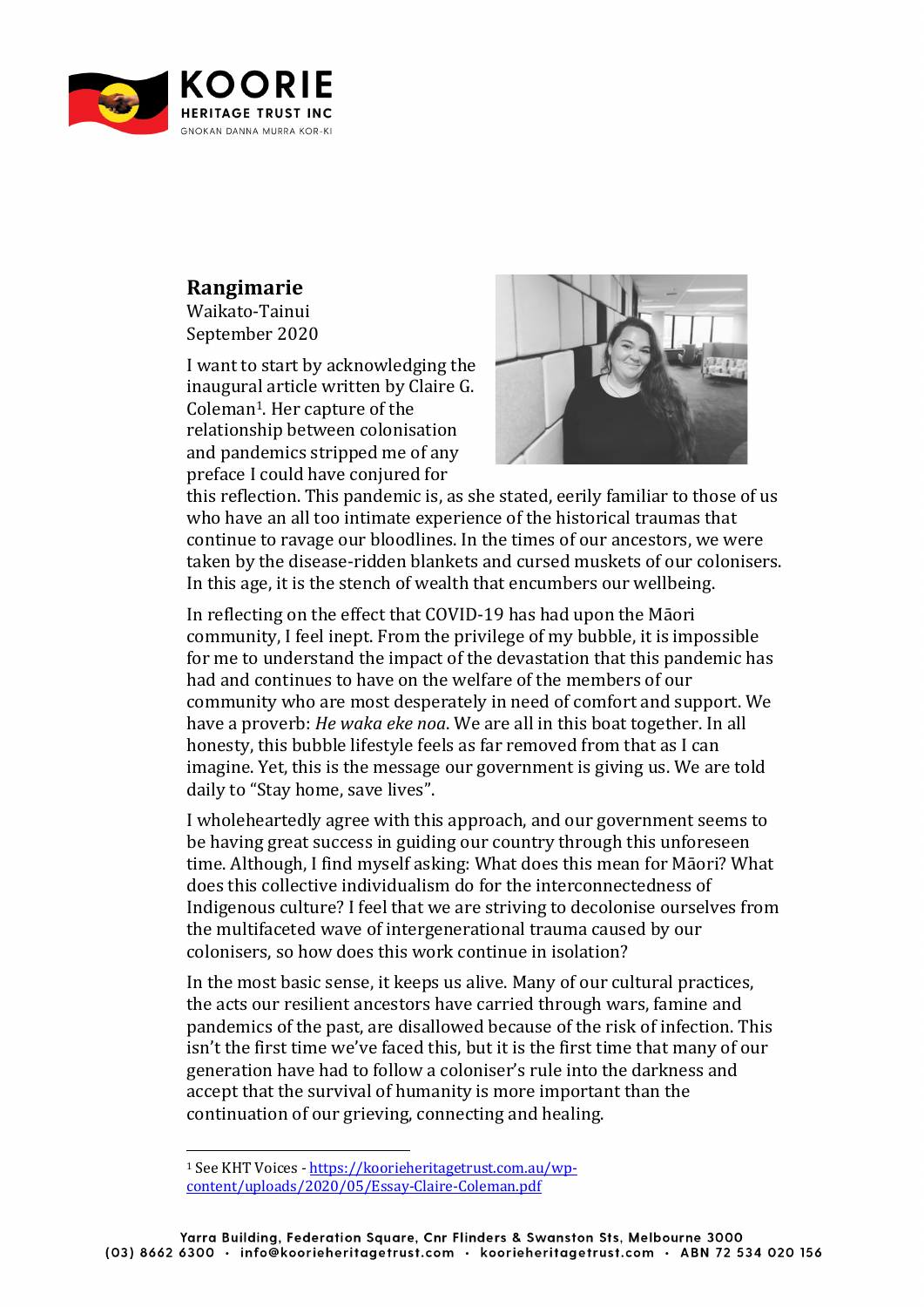

However, we are still adapting. We have vet another proverb for this: *Ehara taku toa i te toa takitahi, engari, he toa takitini, Loosely translated, it* is used to describe the ways in which strength is not limited to one; it is the strength of many. The sacrifice we make to disconnect from each other is the very thing that is keeping us together. As our ancestors adapted, so too do we. 

Many of our whanaunga are practicing mana motuhake by erecting checkpoints at their borders to ensure their hapū are kept safe from the COVID-19 scourge. These heroes are actively decolonising their rohe. And vet, for those of us urbanised in our bubbles and suffering from the absence of the cultural practice of connection, the immediate feeling of disconnectedness prevails. Recently, I spent a blissful day wafting happily through the smell of freshly-baked bread and clean linen. This is my heaven, I told myself. Then, the old colonised guilt swept in. I had somehow forgotten that people were suffering and that the privilege of my bubble had me trapped in an idyllic loneliness that I didn't know I'd always wanted. Turns out that my burgeoning social anxieties lie in direct contrast to my cultural identity. Who knew?

To torture myself out of this, I began a practice of starting every day perusing the only connection I have remaining to the outside world: social media. I used this perusal time to hunt out any hint of Indigenous tragedy caused by this pandemic, or even vaguely likely to be affected by it. I found examples of modern-day slave trafficking from Guinea to Kuwait. I had tears in my eyes as I watched Aboriginal Elders being removed from their homes on the streets with nowhere to go. I read any articles I could find about the disparities between experiences of middle-class lockdown and those who live below the poverty line: those for whom the services of a women's refuge are in higher demand than ever; those for whom the buses are kept running; and, those for whom the newly acquired title 'essential worker' means nothing more than 'cannon fodder'.

I signed petitions to give all 'essential workers' the right to a 'living wage'. and then made my daughter scrambled eggs and grumbled that we would have to wait until the next shopping delivery for store-bought bread.

Naturally, all of this made me feel worse. I have come to realise that this dissonance lies completely within the colonisation of my own mind. In my pre-pandemic life, I had carved out a sunny nook for the Indigenous artists, ringawera, storytellers, writers, orators, kaikaranga, creators, activists and lovers of my own social bubbles, and left an indebted corner of my mind for the rest. You see, I had completely convinced myself, as the coloniser has, that to be Indigenous, to be Māori, means to be poor, under privileged